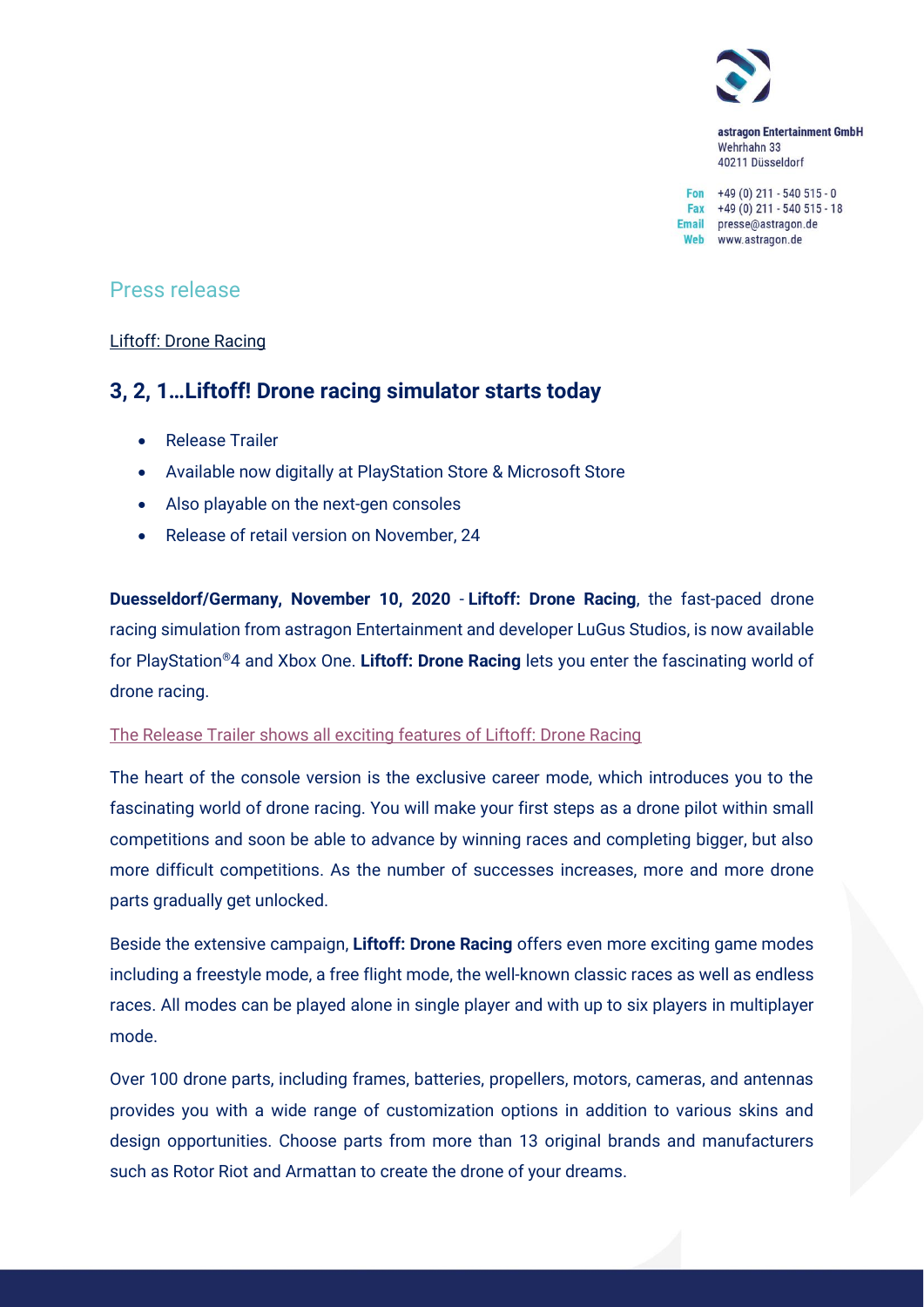**Liftoff: Drone Racing** is an authentic simulation with realistic physics and controls. To give a better introduction, a tutorial was created to teach you the basics of the controls. As additional support an Assisted Flight mode is available which helps to stabilize the flight path of the drones and guarantees an easy entry for newcomers. Once mastered, you can step by step change your control options to a more difficult level until you reach the controls authentic to the realistic ones of a real drone.

**Liftoff: Drone Racing** is now available worldwide as a digital download on PlayStation®4 and Xbox One: The **Standard Edition** at a price of 34,99€/34,99\$/29,99£ and the **Deluxe Edition** at a price of 39,99€/39.,99\$/33.49£. Additional to the base game, the **Deluxe Edition** includes four exclusive skins for your drones.

The box version of **Liftoff: Drone Racing Deluxe Edition** will be released for PlayStation®4 and Xbox One in selected countries on November 24 at a price of 34,99€/34,99\$/29,99£ (RSP).

Whether digital or physical: **Liftoff: Drone Racing** will be compatible with all next-gen consoles. It will also be playable on PlayStation®5, as well as Xbox Series X and S.

### **For more information about Liftoff: Drone Racing visit:**

[Website](https://www.liftoff-game.com/) [Facebook](https://www.facebook.com/LiftoffConsole/) **[Twitter](https://twitter.com/Liftoffconsole)** [Instagram](https://www.instagram.com/Liftoffconsole/) **[Discord](https://discord.com/invite/astragon)** 

©2020 astragon Entertainment GmbH. Published and distributed by astragon Entertainment GmbH.

©2020 LuGus Studios "Liftoff" is a product of LuGus Studios, Belgium Xbox One and the Xbox logos are trademarks of the Microsoft group of companies and are used under license from Microsoft.

"PlayStation Family Mark", "PlayStation", "PS4 logo" and "PS5 logo" are registered trademarks or trademarks of Sony Interactive Entertainment Inc.

## **Press contact:**

\_\_\_\_\_\_\_\_\_\_\_\_\_\_\_\_\_\_\_

\_\_\_\_\_\_\_\_\_\_\_\_\_\_\_\_\_\_\_

**Maik Flade** *Junior PR Manager phone:* +49 (0) 211 – 540 515 - 60 *email:* [m.flade@astragon.de](mailto:m.flade@astragon.de)

Xbox Series X, Xbox Series S and the Xbox logos are trademarks of the Microsoft group of companies and are used under license from Microsoft.